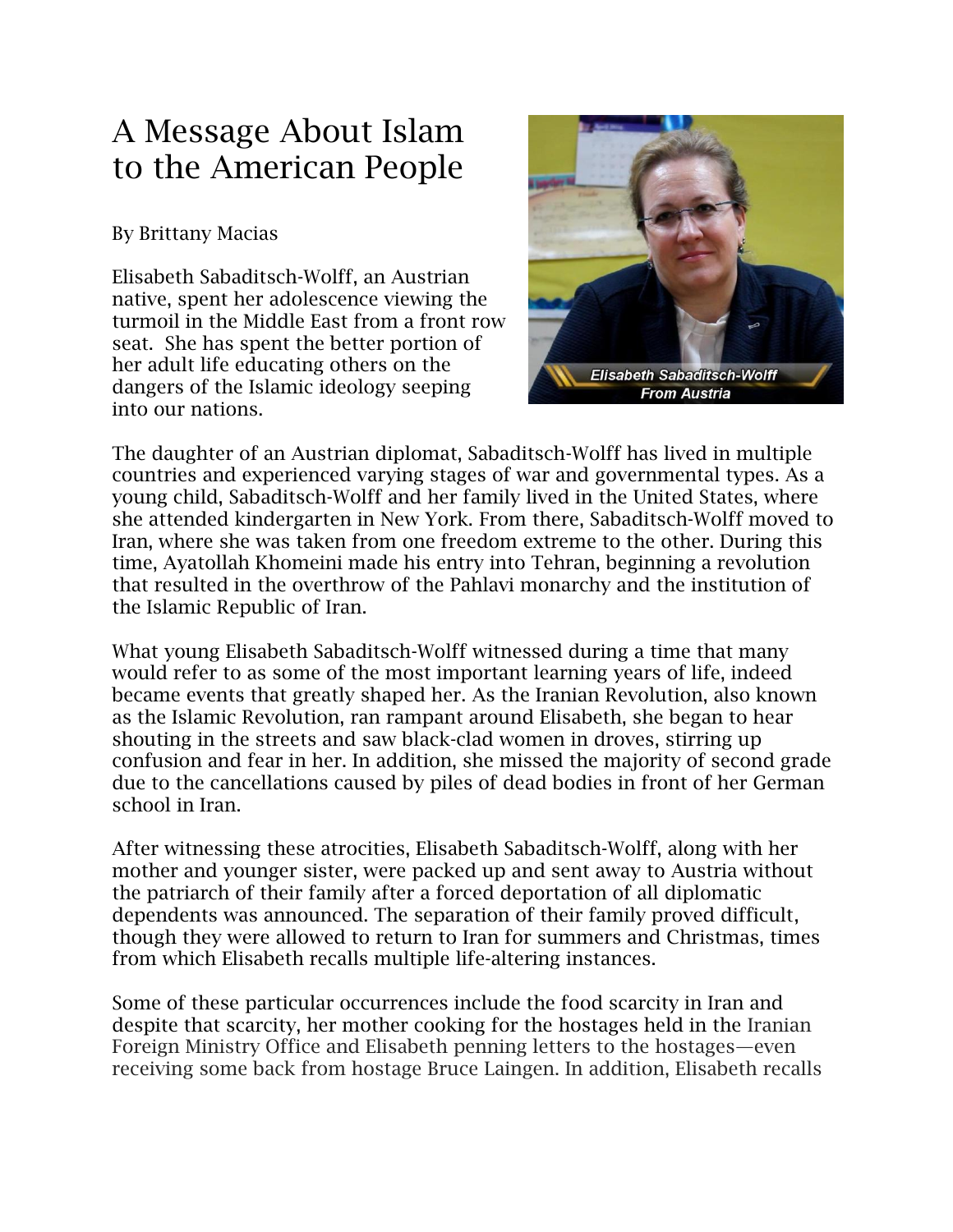waking from a summer nap to smoke, only to find that her family's Iranian housekeeper had set the house on fire with the family still inside asleep.

In September of 1980, Elisabeth's father made it on the last flight out of Iran before the Iran-Iraq War began and the family reunited to live in Baghdad where she was able to witness the other side of the coin. "I saw both sides. I saw Iran and then I saw Iraq," she states.

From Iraq, Sabaditsch-Wolff's family moved to Chicago, bringing back to remembrance the fluent English she learned as a young child and introducing her to the Constitution of the United States. Concerning which, she voices, "I have been left with a profound appreciation for the American Constitution. The beauty of (it) has impacted me, it fascinates me… I would call it a perfect piece of paper. You don't need more than that, it's simple." By this point, Elisabeth had begun to decide for herself the importance of freedom and contemplate the sheer wrongness of the Islamic ideology she'd seen, but her story does not end there.

Elisabeth Sabaditsch-Wolff returned to her homeland of Austria to finish high school, soon after which she became a ski instructor in Vienna. Having a fairly seasonal occupation, her father informed her of a summer position stamping visas in the Austrian Embassy of Kuwait. Young and optimistic, Elisabeth took the position and relocated once again in May of 1990.

With her first-hand experiences, Elisabeth began to suspect Kuwait would be invaded shortly by Saddam Hussein, and by August of the same year, she was proven correct, adding another war-torn land to her list of occupied countries. The Embassy became a safe-haven for Austrians in Kuwait flocking there for protection. The Austrians were stranded in the Embassy for two weeks during the annexation process of Kuwait due to the restriction of foreigners leaving the country, as well as the beginning of violence and rape in the streets by Iraqi soldiers.

After two weeks, Saddam announced that citizens of neutral countries—such as Austria—were allowed to leave Kuwait. With the fear of incoming American missiles, Elisabeth and her fellow Austrians embarked in the night on a difficult caravan journey through the Kuwait desert toward Turkey, bribing Iraqi soldiers at checkpoints as they went. Upon reaching the border of Kurtish Iraq into Kurtish Turkey, with thousands of scared, sleeping evacuees surrounding them, the Austrian travelers' bribes were denied as the soldiers had received new orders from Saddam to only allow eighteen passports to leave Kuwait. After much haggling and more bribes, the soldiers agreed passports would be counted, not heads. The Austrians added children to the paper passports of whoever they could, regardless of relation, and successfully got all of the children across the border into Turkey.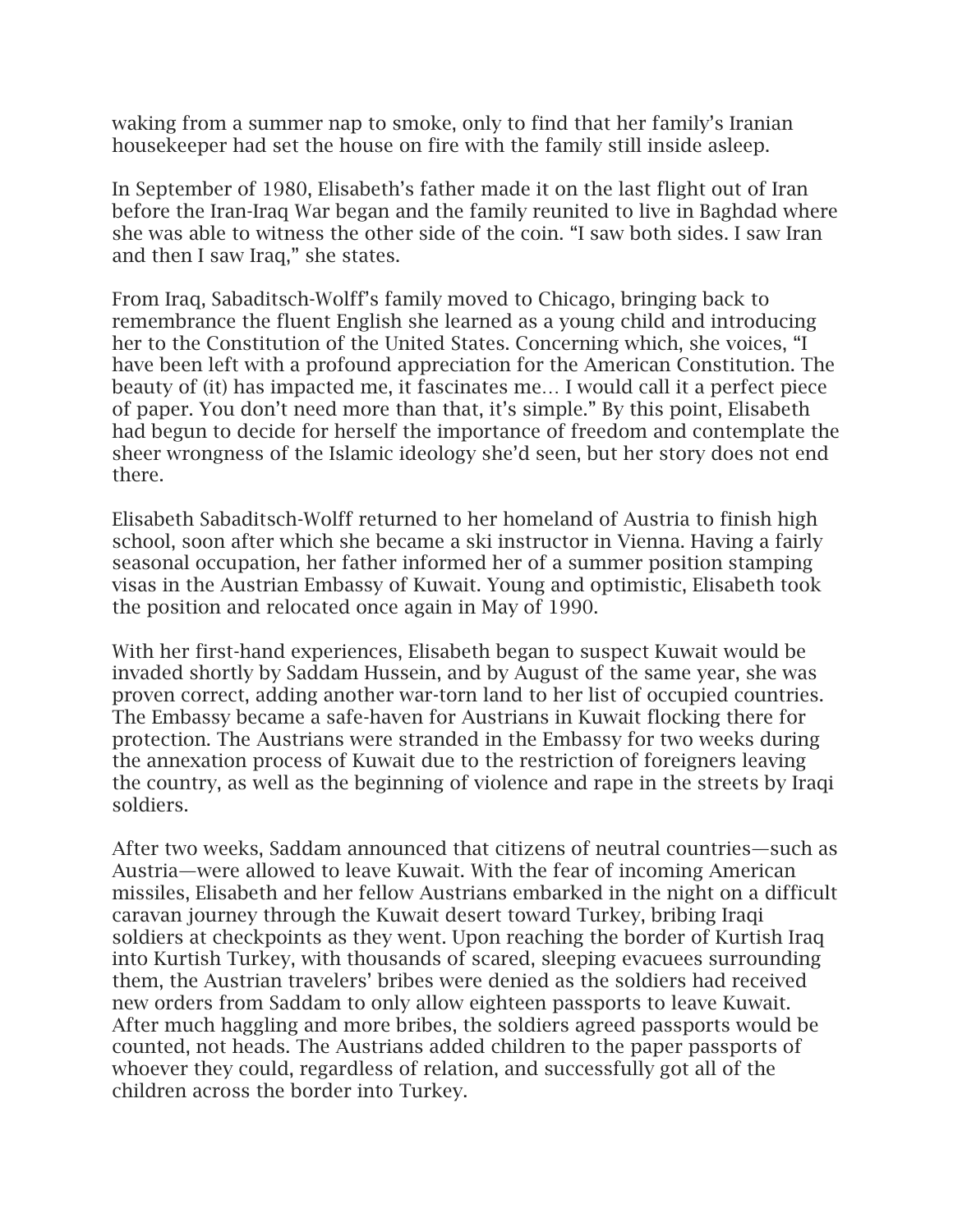But Elisabeth Sabaditsch-Wolff was left behind in Kuwait, afraid for her life and the lives of the several others left behind with her. The truly remarkable bravery of Elisabeth that night cannot go unnoticed. "I was on the list to go across the border and I said no, I want the kids to go because my mother has another daughter if I don't make it." With the terror and dread of war looming over them, the remaining few spent the night in a hotel, courtesy of Saddam Hussein, and drowned their despair the best way they knew how.

A couple of days later, by the negotiation of the Austrian president and no doubt the hand of God, Elisabeth and her companions were allowed to leave on a flight to Turkey, eventually landing in Vienna. Home in Austria, she was greeted with PTSD rather than relief. The experiences Elisabeth had faced wreaked havoc on her and took a long time for her to overcome. To this day, Elisabeth is still afraid of the sound of helicopters in the air, with good reason.

Seven years later, Sabaditsch-Wolff decided to return to Kuwait to finish that season of her life on *her* terms, not Saddam's. This decision resulted in the culmination of all the events in Elisabeth's life, beginning an innate rebellion of Islam that catapulted her onto the path she treads today. Her job was not only to stamp visas, but to read the English newspapers printed in Kuwait. Doing so, she discovered the existence of Islamic-declared prophet Muhammad's child bride, Aisha, who was six years old at the time of their marriage and nine years old when the marriage was consummated—Muhammad was 54. This realization sent Elisabeth reeling and she confronted her well-loved Muslim interpreter, asking if he knew of the child bride. His angered response was merely to never question that fact ever again.

Disturbed, Sabaditsch-Wolff dug deeper. "Once again Elisabeth does what she shouldn't be doing... she asks questions and she reads books." Amidst meeting her now-husband in Kuwait and giving birth to their daughter, Elisabeth Sabaditsch-Wolff researched Islamic doctrine, using their own scripture and holy documents as her guide, as well as a book by an Atheist Indian entitled, "Gabriel's Whisperings." What Elisabeth found disturbed her even further. Among other things, she read about "the beheading of Jews with Aisha sitting right next to him (Muhammad). I read about all the atrocities and it made me want to weep."

After years of first-hand experience and thorough study, Sabaditsch-Wolff declares "I've become quite proficient in Islamic theology," which she finds to be 70% ideology and 30% theology. She states that "Islam is the most intelligent system ever created and that's what makes it so scary… It's so much more dangerous than Socialism, Stalinism… than Korean Stalinism. You're not born a Communist, you're not born a National Socialist, you're made into one. But you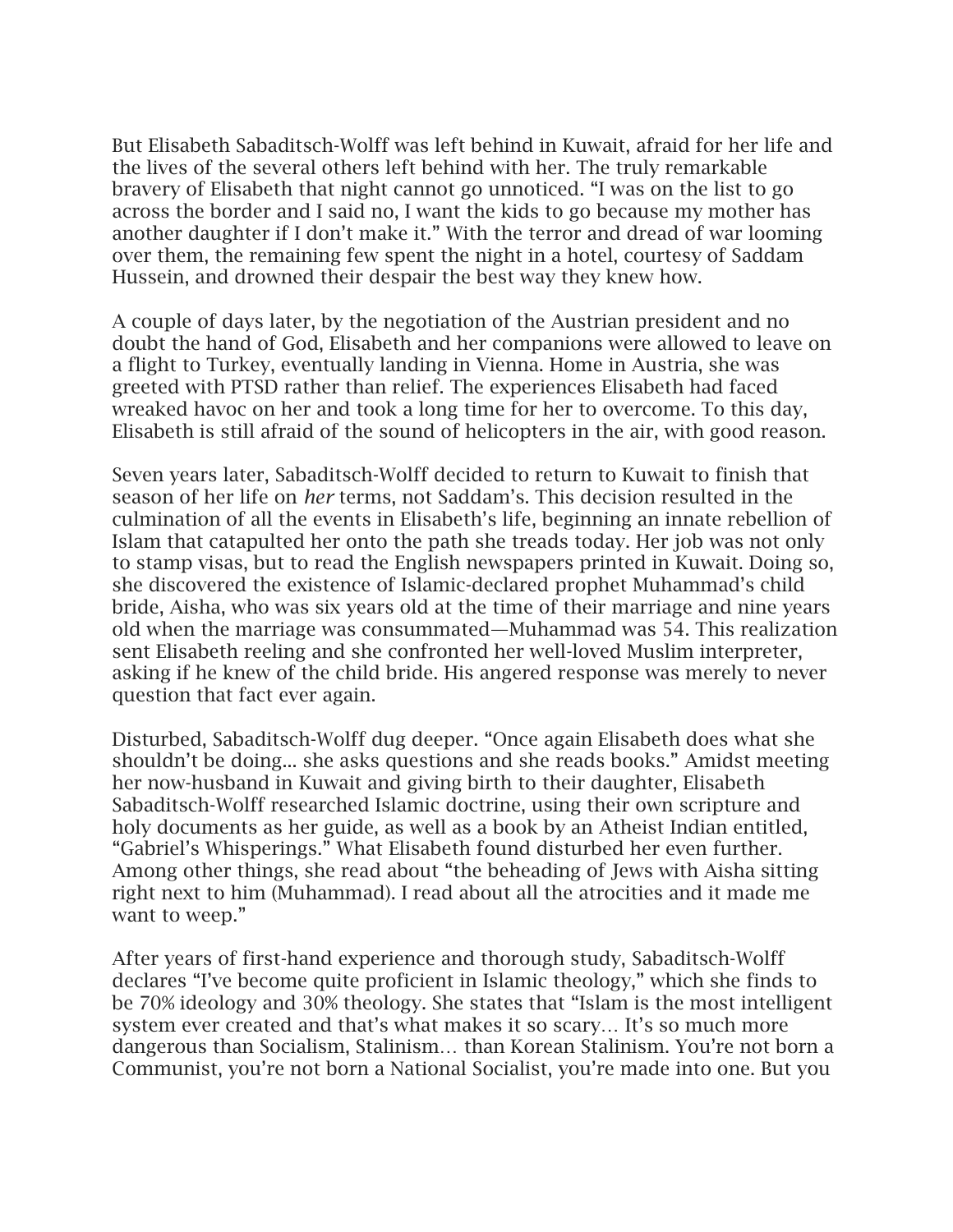are *born* into the Muslim faith and you have no chance of leaving without death."

Upon returning to Austria from Kuwait in the late 90's, Sabaditsch-Wolff was met with a change in the demographic of her own country in Europe. She began to see black-clad women in abundance in her homeland, Islamic Halal meats, shops, and banking institutions—all of which fund terrorism. She clarifies, "It's not just the dress; it's the entire lifestyle they're importing." Out of the immediate fear of something happening, based on the changes occurring in Austria and the daily rape and assault by Muslims, Elisabeth and her daughter both carry an alarm with them that can be sounded at the first sign of danger.

Elisabeth explains that the people of the world don't understand the Trojan Horse that comes with allowing Muslims to enter their countries and Christian 'love' cannot be an excuse. "With Christian love, love your family first, then love your neighbors. You can tell me a lot of things, but the Syrians are not my neighbors." According to the Islamic scriptures in the Qur'an, Muslims are expected to immigrate and emulate Muhammad who migrated from Mecca to Medina. A devout Muslim must emulate him and therefore immigrate to foreign lands in order to bring Islam to the infidels. Elisabeth explains the reasoning, "Because Allah says peace on Earth will only reign when the entire world has submitted to Islam." This comes about by infidels being "annihilated or subjugated," explaining the violence accompanied by Islam.

Though Elisabeth Sabaditsch-Wolff declares there is no way to resolve the infiltration of Islam in our countries, she states that we must prepare and boldly claims that she will never be silenced. "Even in Austria, I will not be silenced. They will not shut me up." She has even been formally [charged](http://english.savefreespeech.org/) with "hate speech," a charge that was later changed to "denigration of religious beliefs of a legally recognized religion" for her vocalization of Muhammad's documented marriage to Aisha, a child, as pedophilia. She was found guilty; with the judge deciding Sabaditsch-Wolff's statements were "factually incorrect" due to pedophilia generally referring to an adult and a child, while Muhammad remained married to Aisha once she'd reached adulthood.

Regardless of opposition, Elisabeth won't be stopped from speaking the truth about the dangers of Islam. "I want my daughter to know I did everything I personally could… I owe it to my daughter—the love of my life—to continue, because I want her to know her mommy did everything in her power to stop it. I want her to be proud of me."

Sabaditsch-Wolff also voices a disappointment in the Christian Church. "What really depresses me is the Church. If we can't count on the Church, who can we count on?" She points out that the Pope recently brought twelve Greek Muslims